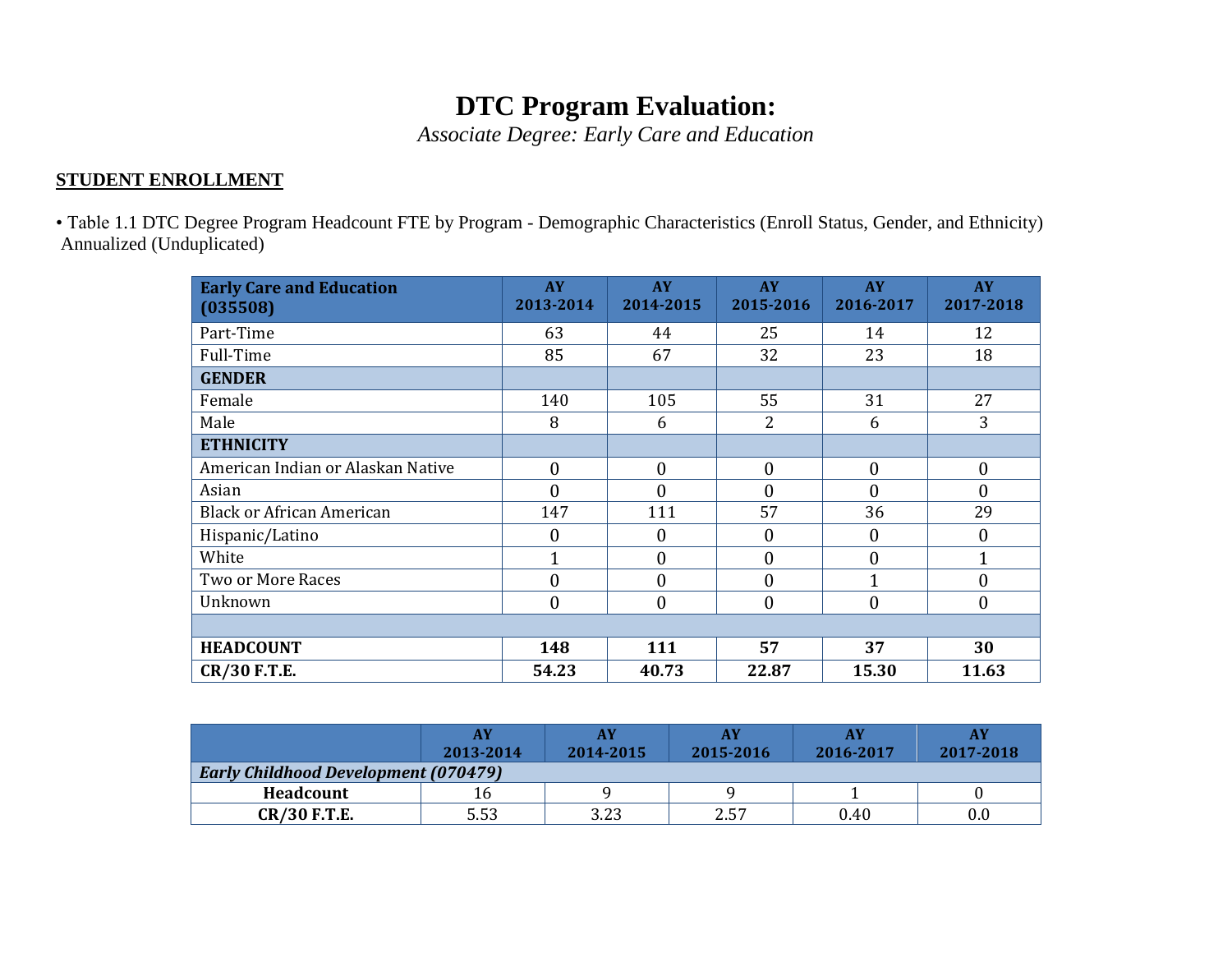• Table 1.2 DTC Degree Headcount Enrollment by Program - Demographic Characteristics (Enroll Status, Gender, Ethnicity, and Residency) – by Semester

|                  | Part- | Full- |        |                  | American<br>Indian or<br><b>Alaskan</b> |                | <b>Black or</b><br>African | Hispanic       |                | Two or<br>More |              |          | $Out-of-$      | Total     | CR/15  |
|------------------|-------|-------|--------|------------------|-----------------------------------------|----------------|----------------------------|----------------|----------------|----------------|--------------|----------|----------------|-----------|--------|
|                  | Time  | Time  | Female | Male             | <b>Native</b>                           | Asian          | American                   | /Latino        | White          | Races          | Unknown      | In-State | <b>State</b>   | Headcount | F.T.E. |
| <b>Fall 2013</b> | 20    | 87    | 103    | 4                | $\overline{0}$                          | $\overline{0}$ | 105                        | $\bf{0}$       | $\overline{2}$ | 0              |              | 102      | 5              | 107       | 87.60  |
| <b>Fall 2014</b> | 20    | 62    | 76     | 6                | $\overline{0}$                          | $\overline{0}$ | 82                         | $\overline{0}$ | $\overline{0}$ | $\mathbf{0}$   | $\mathbf{0}$ | 80       | 2 <sup>1</sup> | 82        | 65.07  |
| <b>Fall 2015</b> | 9     | 37    | 41     | 5                | $\overline{0}$                          | $\overline{0}$ | 6                          | $\overline{0}$ |                | 0              | $\Omega$     | 43       | 3              | 46        | 38.60  |
| <b>Fall 2016</b> | 5     | 27    | 28     | 4                | $\overline{0}$                          | $\overline{0}$ | 31                         | $\Omega$       | $\overline{0}$ |                |              | 32       | $\mathbf{0}$   | 32        | 30.33  |
| <b>Fall 2017</b> | 6     | 17    | 20     | 3                | $\overline{0}$                          | $\overline{0}$ | 22                         | $\theta$       |                | 0              |              | 22       |                | 23        | 20.13  |
| Spring 2014      | 23    | 60    | 77     | 6                | $\overline{0}$                          | $\overline{0}$ | 83                         | $\overline{0}$ |                | $\overline{0}$ |              | 79       | 4              | 83        | 67.93  |
| Spring 2015      | 17    | 42    | 56     | 3 <sup>1</sup>   | $\overline{0}$                          | $\Omega$       | 59                         | $\Omega$       | $\Omega$       | $\overline{0}$ | $\theta$     | 58       |                | 59        | 47.67  |
| Spring 2016      | 15    | 24    | 39     | $\boldsymbol{0}$ | $\theta$                                | $\overline{0}$ | 39                         | $\theta$       |                | $\overline{0}$ |              | 37       | 2              | 39        | 34.87  |
| Spring 2017      | 9     | 19    | 25     | $\overline{3}$   | $\overline{0}$                          | $\Omega$       | 28                         | $\overline{0}$ |                | $\overline{0}$ | $\Omega$     | 27       |                | 28        | 25.33  |
| Spring 2018      | 4     | 13    | 16     |                  | $\overline{0}$                          | $\theta$       | 16                         | $\overline{0}$ |                | $\overline{0}$ |              | 16       |                | 17        | 15.47  |

## **ENTERING STUDENTS**

• Table 2.1 First‐Time Freshman DTC Degree Program Headcount Enrollment by Demographic Characteristics (Enroll Status, Ethnicity, Gender, & Geographic Origin) – by Semester

|                  | Part-Time        | Full-Time    | Female         | Male     | American<br>Indian or<br><b>Alaskan Native</b> | Asian            | <b>Black or</b><br>African<br>American | Hispanic/Latino | White          | Unknown        | In-State | Out-of-State     | <b>Total</b>   |
|------------------|------------------|--------------|----------------|----------|------------------------------------------------|------------------|----------------------------------------|-----------------|----------------|----------------|----------|------------------|----------------|
| <b>Fall 2013</b> |                  | 15           | 16             | $\theta$ | $\mathbf{0}$                                   | 0                | 15                                     | $\theta$        | $\theta$       | $\mathbf{0}$   | 16       | $\boldsymbol{0}$ | 16             |
| <b>Fall 2014</b> | $\Omega$         | 10           | 6              | 4        | $\theta$                                       | $\boldsymbol{0}$ | 10                                     | $\mathbf{0}$    | $\overline{0}$ | $\overline{0}$ | 9        |                  | 10             |
| <b>Fall 2015</b> | 3                | 12           | 14             |          | $\Omega$                                       | $\boldsymbol{0}$ | 15                                     | $\theta$        | $\mathbf{0}$   | 0              | 14       |                  | 15             |
| <b>Fall 2016</b> | $\Omega$         | 8            | b.             | ົາ<br>Z  | $\Omega$                                       | $\boldsymbol{0}$ | 8                                      | $\mathbf{0}$    | $\overline{0}$ | $\overline{0}$ | 8        | $\mathbf{0}$     | 8              |
| <b>Fall 2017</b> | 0                | 2            | C.<br><u>L</u> | 0        | 0                                              | $\boldsymbol{0}$ |                                        | $\theta$        | и              | 0              |          |                  | 2 <sup>1</sup> |
| Spring 2014      | $\theta$         | 2            |                |          | $\theta$                                       | $\boldsymbol{0}$ | 2                                      | $\theta$        | $\mathbf{0}$   | $\mathbf{0}$   |          |                  | $\mathbf{2}$   |
| Spring 2015      |                  | 4            | 4              |          | $\Omega$                                       | $\overline{0}$   | 5                                      | $\mathbf{0}$    | $\overline{0}$ | $\overline{0}$ | 5        | $\mathbf{0}$     | 5              |
| Spring 2016      | $\boldsymbol{0}$ |              |                | $\Omega$ | $\Omega$                                       | 0                |                                        | $\Omega$        | $\mathbf{0}$   | $\mathbf{0}$   |          | $\mathbf{0}$     |                |
| Spring 2017      |                  | $\Omega$     | $\Omega$       |          | $\Omega$                                       | $\boldsymbol{0}$ |                                        | $\Omega$        | $\Omega$       | $\overline{0}$ |          | $\Omega$         |                |
| Spring 2018      | $\mathbf{0}$     | $\mathbf{0}$ | 0              | 0        | $\boldsymbol{0}$                               | 0                | 0                                      | $\theta$        | 0              | $\mathbf{0}$   | $\theta$ | $\boldsymbol{0}$ | $\bf{0}$       |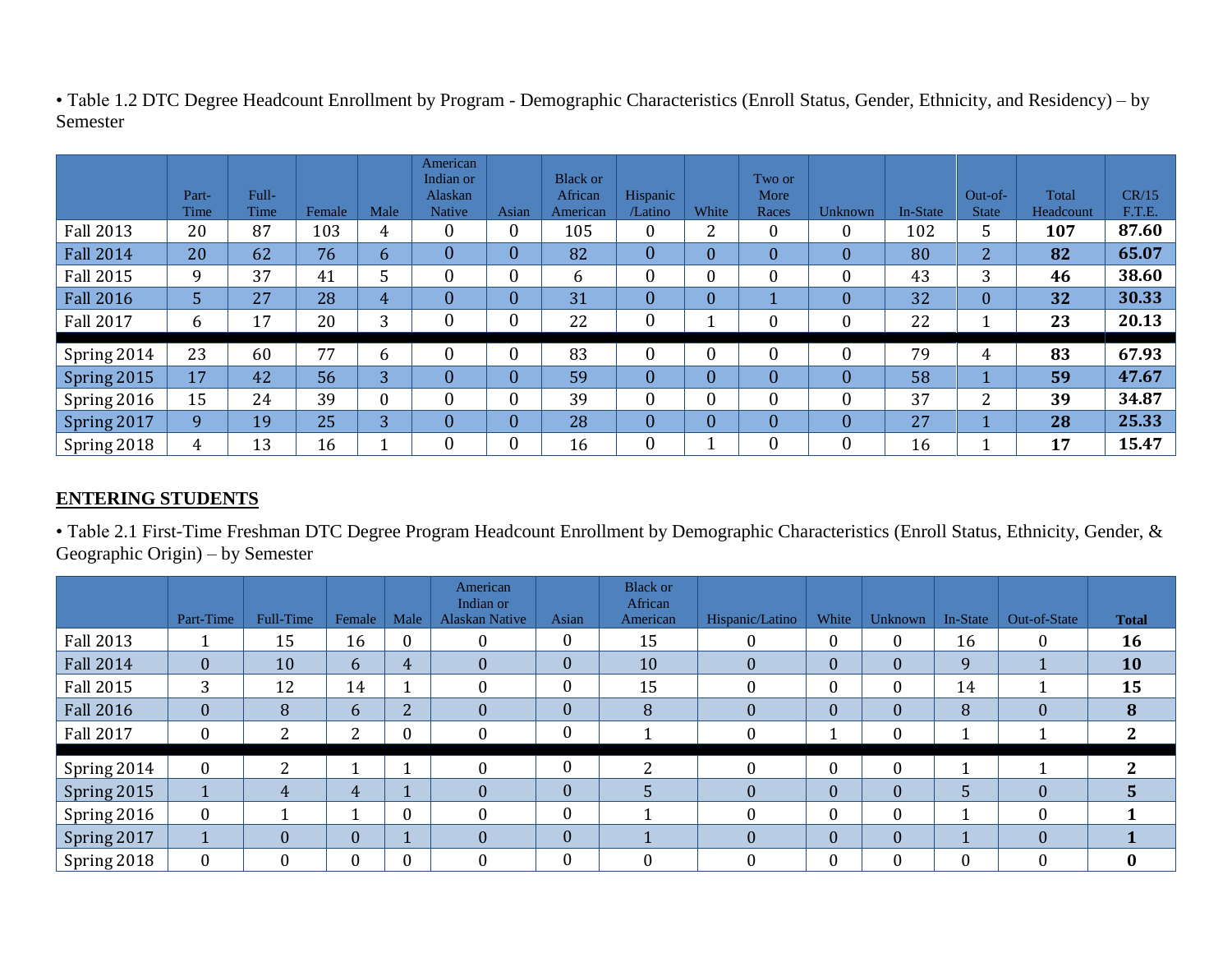0•0 Table 2.2 First‐Time Transfer DTC Degree Program Headcount Enrollments by Demographic Characteristics (Enroll Status, Ethnicity, Gender, & Geographic Origin) – Fall Terms

|                  | Part-Time | Full-<br><b>Time</b> | Female | Male     | American Indian<br>or Alaskan<br><b>Native</b> | Asian | <b>Black or</b><br>African<br>American | Hispanic<br>/Latino | White    | Unknown | In-State | Out-of-State | <b>Total</b> |
|------------------|-----------|----------------------|--------|----------|------------------------------------------------|-------|----------------------------------------|---------------------|----------|---------|----------|--------------|--------------|
| <b>Fall 2013</b> | 0         | C.<br>▵              | ി<br>∼ | 0        | $\theta$                                       | 0     |                                        | $\boldsymbol{0}$    | 0        |         | າ<br>▵   | U            | ി            |
| <b>Fall 2014</b> |           |                      |        | $\left($ | $\theta$                                       |       |                                        | $\theta$            |          |         | n<br>Z   |              | n            |
| <b>Fall 2015</b> | $\theta$  |                      |        | 0        |                                                | 0     |                                        | $\boldsymbol{0}$    | $\theta$ |         |          |              |              |
| <b>Fall 2016</b> | 0         | ∩<br>∠               |        |          | $\theta$                                       |       |                                        | $\theta$            |          |         | າ<br>∠   |              | റ            |
| <b>Fall 2017</b> |           |                      |        | 0        |                                                |       |                                        | $\theta$            |          |         |          |              |              |

#### **STUDENT DEGREES AWARDED**

• Table 3.1 Degrees Conferred- by Degree Type - Demographic Characteristics (Ethnicity, Gender and Residency) by Degree Type

| Early Care and<br>Education | Female | Male             | American Indian<br>or Alaskan<br><b>Native</b> | Asian | <b>Black or</b><br>African<br>American | Hispanic<br>/Latino | White | Unknown | In-<br><b>State</b> | $Out-of-$<br><b>State</b> | <b>Total</b> |
|-----------------------------|--------|------------------|------------------------------------------------|-------|----------------------------------------|---------------------|-------|---------|---------------------|---------------------------|--------------|
| AY 2013-2014                | 15     | ົ<br>▵           |                                                |       | 17                                     |                     |       |         | 17                  |                           | 17           |
| AY 2014-2015                | 15     | $\boldsymbol{0}$ |                                                |       | 15                                     |                     |       |         | 15                  |                           | 15           |
| AY 2015-2016                | 11     | $\Omega$         |                                                |       | 11                                     |                     |       |         | 10                  |                           | 11           |
| AY 2016-2017                | 10     | $\mathbf{0}$     |                                                |       | 10                                     |                     |       |         | $\Omega$            |                           | 10           |
| AY 2017-2018                |        |                  |                                                |       |                                        |                     |       |         | $\overline{ }$      |                           |              |

| <b>Program</b>              | л.<br>2013-2014 | AY<br>2014-2015 | AY<br>2015-2016 | 2016-2017         | m.<br>2017-2018 |
|-----------------------------|-----------------|-----------------|-----------------|-------------------|-----------------|
| Early Childhood Development | ∸               | 1 q             | . .             | $1^{\circ}$<br>ᆂᇦ |                 |